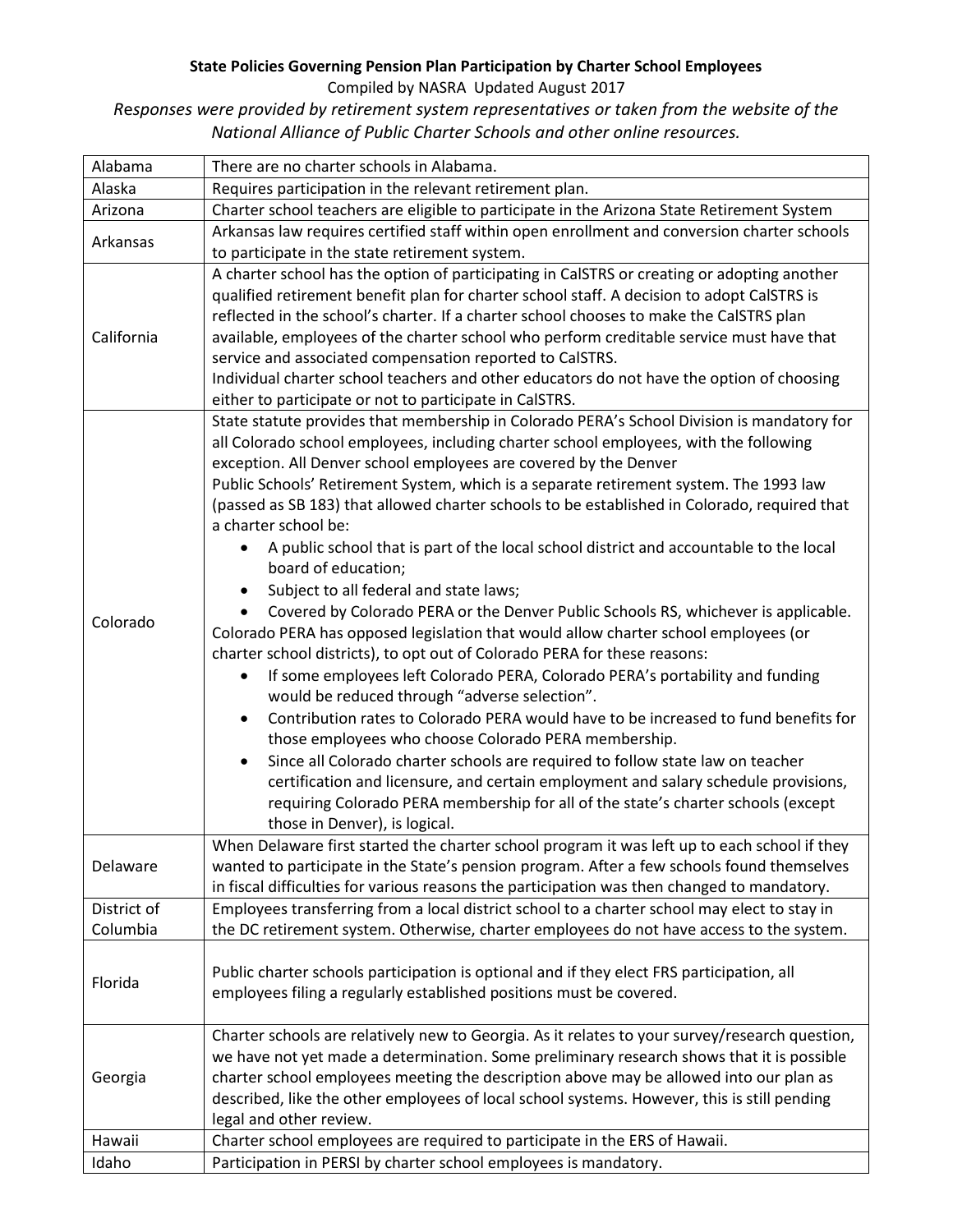| Illinois          | Illinois law provides that certified teachers in Chicago must participate in the Chicago        |
|-------------------|-------------------------------------------------------------------------------------------------|
|                   | Teacher Pension Fund, but non-certified teachers may only participate if permitted in their     |
|                   | school's charter contract. The law also provides that non-Chicago teachers must participate     |
|                   | in the State Pension Fund.                                                                      |
| Indiana           | Under Indiana law, charter school employees are members of either the Indiana Public            |
|                   | Employees' Retirement Fund ("PERF") or Indiana Teachers' Retirement Fund ("TRF")                |
|                   | depending on their job function. An individual who teaches in a charter school is a member      |
|                   | of TRF. An individual who is a local school employee of a charter school and not eligible to    |
|                   | participate in TRF is a member of PERF.                                                         |
| lowa              | Charter schools are required to participate in the PERS.                                        |
| Kansas            | Requires charter schools to participate in the PERS.                                            |
| Kentucky          | Kentucky has no charter laws.                                                                   |
|                   | Currently recognize 5 different types of charter schools, from completely independent to        |
|                   | ones set up by the Recovery School District out of New Orleans to ones chartered by the         |
|                   | BESE Board (public instruction). Teachers on an official LOA from their school district can     |
|                   | work in a charter for up to three years and stay in the system. They must return to their       |
| Louisiana         | original employer if they plan to retiree, as their medical benefits here in LA come from the   |
|                   | employer level, not the TRSL. For all other teachers in charter schools the employer decides    |
|                   | if the teachers will be members of TRSL or something else and they would either be all in or    |
|                   | all out. It is an employer's choice, not the employees.                                         |
| Maine             | Charter schools may set up their own retirement plan or elect to participate in the state       |
|                   | retirement system.                                                                              |
| Maryland          | Charter schools are required to participate in the state teachers' retirement plan.             |
| Massachusetts     | Charter schools are required to participate in the state teachers' retirement plan.             |
|                   | Charter school employees are required to be members of the Michigan Public School               |
|                   | Employees Retirement System if they are direct employees of the charter school board. If        |
| Michigan          | the charter school board contracts with a management company to provide some or all of its      |
|                   | teachers and staff, those contracted employees may not be members of the Michigan Public        |
|                   | School Employees Retirement System (MPSERS). Currently about 30% of charter school              |
|                   | employees are MPSERS members.                                                                   |
|                   | Teachers are covered by TRA. And although St. Paul and Duluth have their own teacher            |
| Minnesota         | plans, the legislature decided that teachers working in charter schools in those two districts  |
|                   | should also be covered by the statewide TRA instead of the local plans.                         |
| Mississippi       | Charter schools are considered political subdivisions of the state and may elect to participate |
|                   | in the state retirement system.                                                                 |
|                   | In most cases, charter schools are not allowed to participate in the Public School Retirement   |
|                   | System (PSRS) or the Public Education Employee Retirement System (PEERS). Per Missouri          |
|                   | statutes, charter schools can be established only in "metropolitan school districts," which, by |
|                   | definition, is one in a city not within a county, which is St. Louis City, and urban school     |
| Missouri          | districts. PSRS/PEERS, per statute, cannot cover schools that are not within covered districts  |
|                   | (i.e., schools in St. Louis City and Kansas City school districts). To cover charter schools,   |
|                   | statutes would need to be amended.                                                              |
|                   | Employees of charter schools in St. Louis and Kansas City are required to participate in the    |
|                   | PSRS of the City of St. Louis or the PSRS of the City of Kansas City, respectively.             |
| Montana           | Montana has no charter laws.                                                                    |
| Nebraska          | Nebraska does not have laws providing for charter schools.                                      |
| Nevada            | Nevada law requires participation in the state PERS.                                            |
| <b>New</b>        | The Charter Schools legislation in NH allows for the Charter schools to elect membership for    |
| Hampshire         | its full time teachers, but made no provision for other staff.                                  |
| New Jersey        | Charter schools are required to participate in the state teachers' retirement plan.             |
| <b>New Mexico</b> | All teachers and employees of Charter Schools are required to participate in the ERB as a       |
|                   | condition of employment.                                                                        |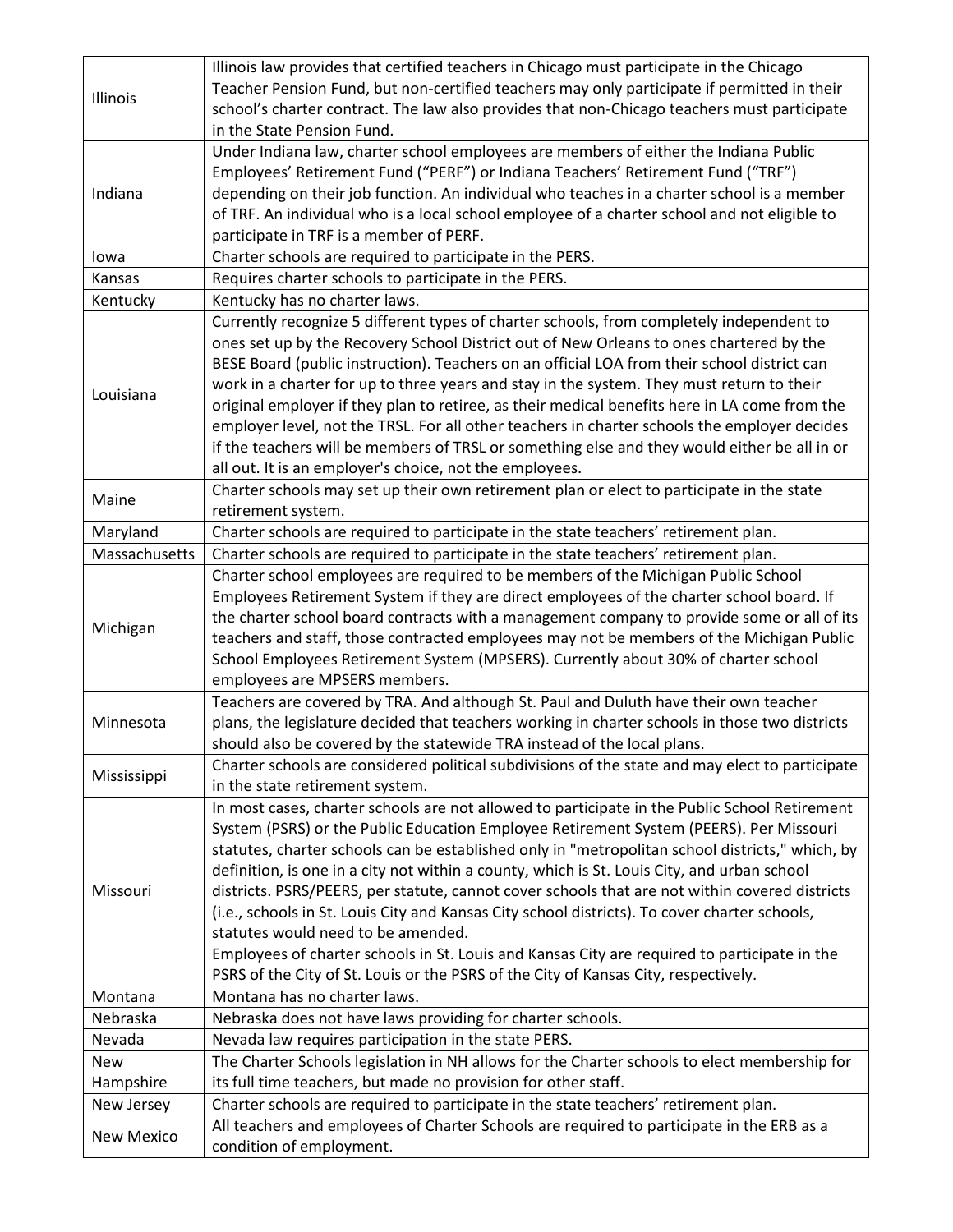| New York       | Charter schools may elect to participate in the public retirement system.                                                                                                                                                                                                                                                                                                                                                                                                                                    |
|----------------|--------------------------------------------------------------------------------------------------------------------------------------------------------------------------------------------------------------------------------------------------------------------------------------------------------------------------------------------------------------------------------------------------------------------------------------------------------------------------------------------------------------|
| North Dakota   | North Dakota has no charter laws.                                                                                                                                                                                                                                                                                                                                                                                                                                                                            |
| North Carolina | Charter schools may elect to include their teachers and employees in the state retirement<br>system.                                                                                                                                                                                                                                                                                                                                                                                                         |
| Ohio           | In Ohio, teachers in charter schools are members and contributors of STRS Ohio, and are<br>treated the same as any teacher in any other public school. Non-certified school employees<br>are members and contributors of SERS Ohio, and are also treated the same as any non-<br>certified employee of any public school.                                                                                                                                                                                    |
| Oklahoma       | Charter schools may elect to participate in the Oklahoma Teachers' Retirement System.                                                                                                                                                                                                                                                                                                                                                                                                                        |
| Oregon         | Participation in the pension program (Tier One/Two or OPSRP, as applicable) and the IAP is<br>mandatory for every charter school employee who meets the program's eligibility<br>requirements. This applies to employees in both teaching and non-teaching positions.<br>Chapter 691, Laws of 2009 (SB 767) provides that a public charter school shall be considered<br>a public employer and as such shall participate in the Public Employees Retirement System.                                          |
| Pennsylvania   | Charter School Law requires that all employees of a charter school must be enrolled in<br>PSERS, unless the charter school has an alternate retirement plan that covers the employees.<br>So, employees must be covered by a retirement plan, and the charter school can choose<br>whether to use PSERS or another plan. To date, of the 125 charter schools that have been<br>approved, 124 have chosen to use PSERS.                                                                                       |
| Rhode Island   | If you have a teaching certificate and are a teacher in a charter school membership in the<br>plan is mandatory.                                                                                                                                                                                                                                                                                                                                                                                             |
| South Carolina | SC has two different types of charter schools. If an existing school "converted" to a charter<br>school, they must either remain a part of the local school district of join the SC Public Charter<br>School District and retirement system coverage for all employees is mandatory. All other<br>charter schools have the option of joining the system. If they join, they must cover all<br>employees.                                                                                                     |
| South Dakota   | South Dakota has no charter laws.                                                                                                                                                                                                                                                                                                                                                                                                                                                                            |
| Tennessee      | Participation is mandatory. Charter school employees will participate in the same terms and<br>conditions as Local Boards of Education. In other words, all teachers must participate in<br>TCRS. Support personnel will participate if the local government participates in TCRS (about<br>95% of counties/about 60% of cities participate in TCRS).                                                                                                                                                        |
| Texas          | Employees of open enrollment charter schools are eligible for membership in the Teacher<br>Retirement System of Texas; if an employee is eligible (working in a full time position, not<br>temporary, etc.), then TRS membership is mandatory. State law establishes this<br>eligibility/participation requirement for such employees.                                                                                                                                                                       |
| Utah           | The Legislature has created a special provision for Charter Schools where they are able to<br>make an election upon their creation regarding participation in the Utah Retirement Systems<br>(URS). This is a one-time election and is irreversible. They can either elect to participate or<br>not participate. However, if they elect to participate, all employees of the Charter School<br>who are working at least 20 hours per week and receiving benefits from the employer must<br>be covered.       |
| Vermont        | Vermont has no charter laws.                                                                                                                                                                                                                                                                                                                                                                                                                                                                                 |
| Virginia       | Public charter schools may be established by school divisions under a new law which<br>becomes effective July 1, 2009. Any employees of these public charter schools will be<br>employees of their respective school divisions, which as employers within the VRS system,<br>must enroll their charter school employees in the retirement program administered by VRS.                                                                                                                                       |
| Washington     | Charter schools were authorized in 2013 through Public Initiative Measure No. 1240. Under<br>RCW 41.32.033, charter school employees are not members of the Teachers' Retirement<br>System (TRS) until the Department of Retirement Systems (DRS) receives determinations<br>from the IRS and US DOL that participation does not jeopardize the status of these<br>retirement systems as governmental plans. If this determination is made, charter school<br>teachers will be mandated into TRS membership. |